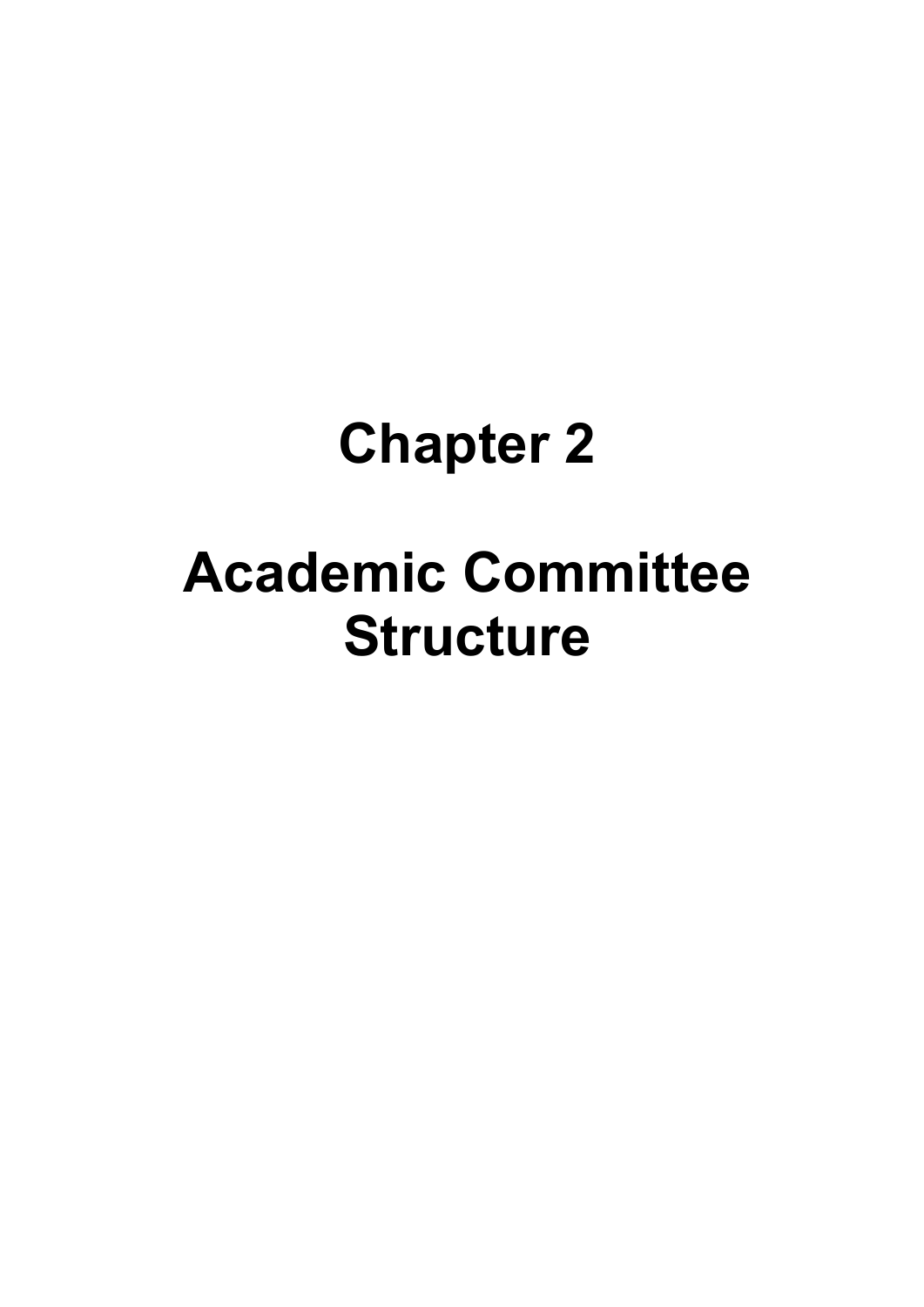## **2. ACADEMIC COMMITTEE STRUCTURE**

This chapter provides details of the membership and terms of reference of Senate, the University's senior academic committee, and its Standing Committees. For ease of reference, a summary of the University's key management committees is also provided.

Senate and each of its Standing Committees may co-opt additional members as and when necessary. Unless otherwise stated, committees are quorate when at least one third, or the nearest higher whole number, of the total actual membership is present. The period of office for elected staff representatives is normally three years. Where a Standing Committee includes student representation, a member of staff from the Students' Union is permitted to attend as an observer.

Senate normally meets four times each academic session and its Standing Committees normally each meet between three and five times each academic session. Meetings may be held in a physical location or remotely. Where necessary, Standing Committees may establish their own sub-committees, steering groups or working groups to deal with operational issues that require action on a more frequent basis. A chart of key committees and their sub-committees can be found on the final page of this chapter.

Senate and its Standing Committees are chaired by senior officers of the University. Institute Boards are chaired by Deans of Institute. Other chairs are determined and appointed on an annual basis by the Chair of Senate and are usually drawn from the prescribed membership of the relevant committee.

The Academic Office provides the secretariat for Senate and for those standing committees (and sub-committees) with primary responsibilities that relate directly to the remit of the Office. The secretariat for other committees is normally provided by staff working in the area most directly relevant to the committee's work.

The University is working towards full governance and administrative integration with the University of Wales (UW). UW will continue to meet its obligations to students who are registered on programmes of study leading to UW awards. Such programmes will be managed through the committees of UW, the details of which are available from the University Registry in Cardiff.

## **2.1 Senior Directorate**

The Senior Directorate is responsible for supporting the Vice-Chancellor in the effective strategic management of the University, including overseeing all matters relating to the institutional budget and staffing. Its membership is determined by the Vice-Chancellor.

## **2.2 Academic Planning and Operational Leadership Teams**

The Senior Directorate is supported in its work by the Academic Planning Team (APT) and Operational Leadership Team (OLT). Led by the Deputy Vice-Chancellors, the Teams are collaborative groups focused on ensuring efficient and effective day to day academic and operational leadership of the University in line with key strategic priorities, emerging issues and budgetary controls. They provide advice to the Senior Directorate in accordance with a programme of work and key deliverables that are determined annually, making decisions where appropriate. Their membership is determined by the Vice-Chancellor. Both Teams will be responsible for supporting Institutes, professional services and constituent colleges in ensuring that the goals and ways of working set out in the *Well-Being of Future Generations (Wales) Act 2015* are embedded in their strategic and operational planning. The APT and OLT may co-opt additional members as and when necessary and may establish sub-groups to consider specific items.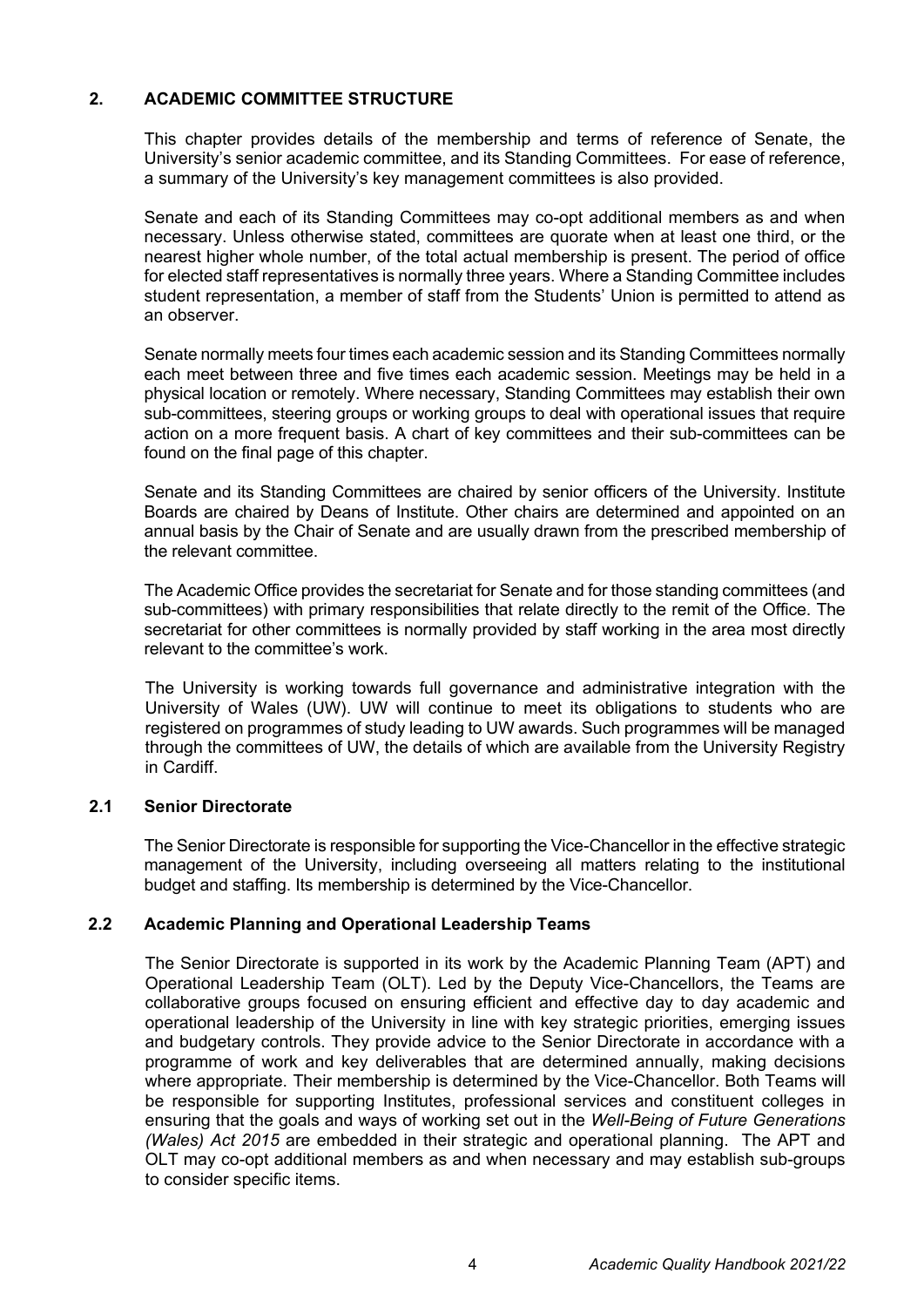Unified central administrative support will be provided for APT and OLT.

## **Academic Planning Team (APT)**

## **Duties**

The APT will focus upon academic planning, curriculum development and delivery together with the identification and development of initiatives that enhance the student experience, improve efficiency, and ensure an appropriate level of consistency across the Institutes.

In addition, it will be responsible for:

- (a) overseeing reports from its sub-group, the Programme and Client Approval Group;
- (b) scrutinising proposals for new collaborative partnerships for further consideration by the Senior Directorate;
- (c) monitoring implementation of the Fee and Access Plan and overseeing the planning and reporting process.

It will co-opt colleagues to meetings where necessary and will report to the Senior Directorate as appropriate.

## **Membership**

Deputy Vice-Chancellor (Academic) (Chair) Deputy Vice-Chancellor Associate Pro Vice-Chancellor (Academic Experience) Dean of each Institute (or nominee) Dean for Strategic Development

## **Operational Leadership Team (OLT)**

## **Duties**

The OLT will provide holistic leadership of service provision, monitoring and overseeing matters in line with the University's strategic and operational priorities. The OLT will be responsible for achieving successful outcomes through enabling collaboration and coordinated action planning.

In doing so it will:

- make decisions that facilitate and secure a seamless and integrated student experience journey across departments
- establish appropriate workstreams and co-opt members to meetings where necessary.
- report to the Senior Directorate as appropriate.

## **Membership**

Director of Resources and Business Planning Deputy Vice-Chancellor Associate Pro Vice-Chancellor (Global Engagement) Head of Policy and Planning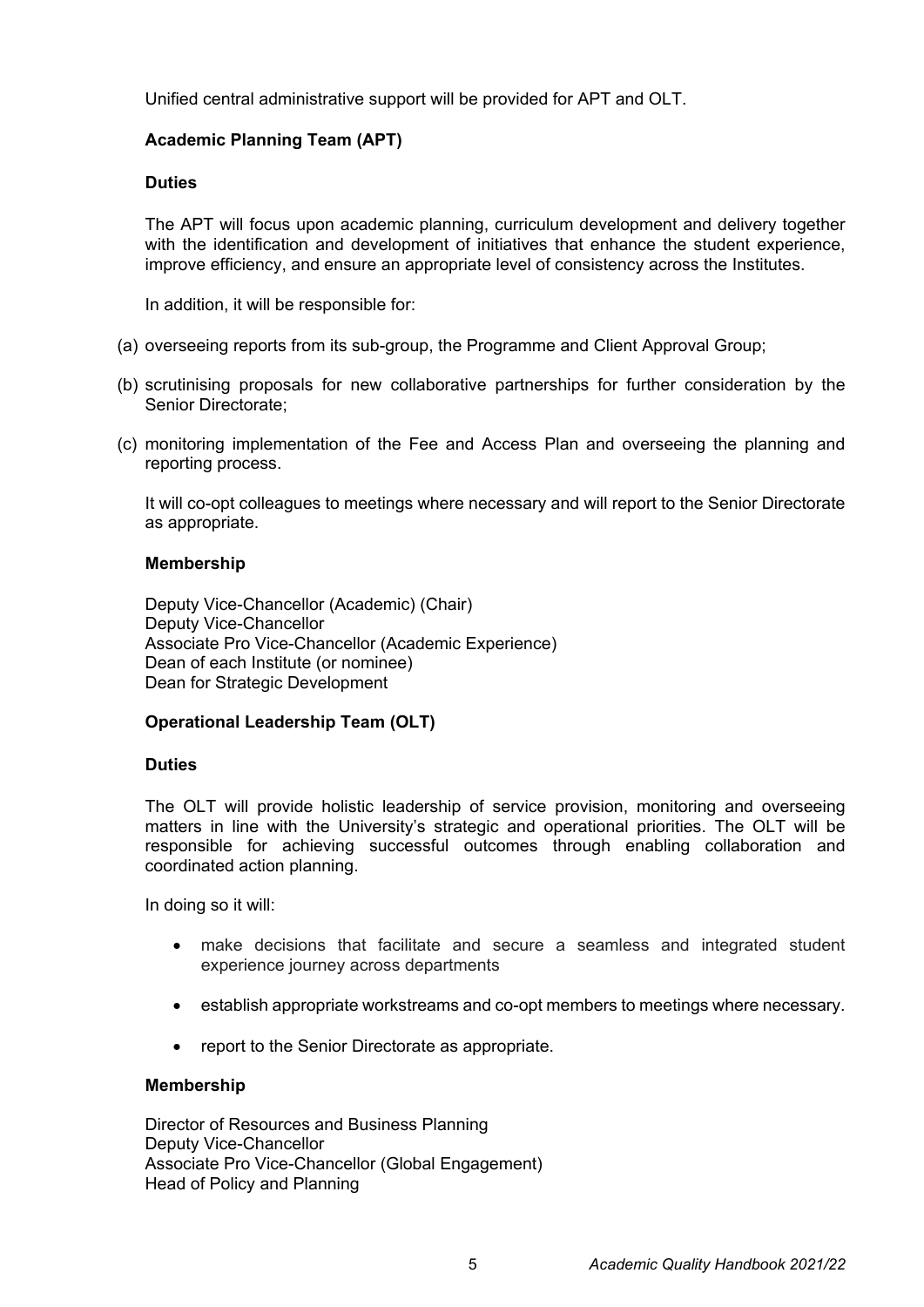Director of Academic Experience Director of Digital Services Director of Student Services Director of Marketing and Communications Executive Head of Human Resources Executive Head of Registry Executive Head of Operational Estates and Facilities Provost (Carmarthen and Lampeter) Provost (Swansea and Cardiff) Executive Dean of the Institute of Inner City Learning

## **2.3 Senate**

Senate is responsible for advising the Vice-Chancellor on all academic matters pertaining to the work and mission of the University.

#### **Terms of Reference**

- (1) To advise the Vice-Chancellor on all issues relating to the strategic development of the University, including recommending for final approval by the University Council the draft University Strategic Plan and its strategic priorities, and for approving related academic and corporate strategies;
- (2) To ensure that appropriate academic standards are maintained and to enhance the quality of the student experience for taught and research activities and provision in the University's own name or in partnership with validating and accrediting bodies;
- (3) To be responsible for ensuring that the University has and implements appropriate regulations, policies and procedures relating to taught and research provision for:
	- the admission of students,
	- the appointment and removal of internal and external examiners,
	- the assessment and examination of academic performance,
	- developing, monitoring and reviewing the academic curriculum,
	- assuring academic standards,
	- the award of academic qualifications and honorary titles,
	- the suspension or expulsion of students for academic reasons;
- (4) To consider and approve the University's academic portfolio and its research and commercialisation activities and the resources needed to support their delivery;
- (5) To advise on all such other matters as the Council or the Vice-Chancellor may refer to Senate.

#### **Membership**

Vice-Chancellor or nominee (Chair) Deputy and Pro Vice-Chancellors Principal of Coleg Sir Gâr University Secretary Associate Pro Vice-Chancellors Provosts Deans of Institutes Dean for Strategic Development Two representatives from each Institute The Group President of the Students' Union Two representatives from the professional services Observer: representative from the Council Observer: Chief Executive Officer of the Students' Union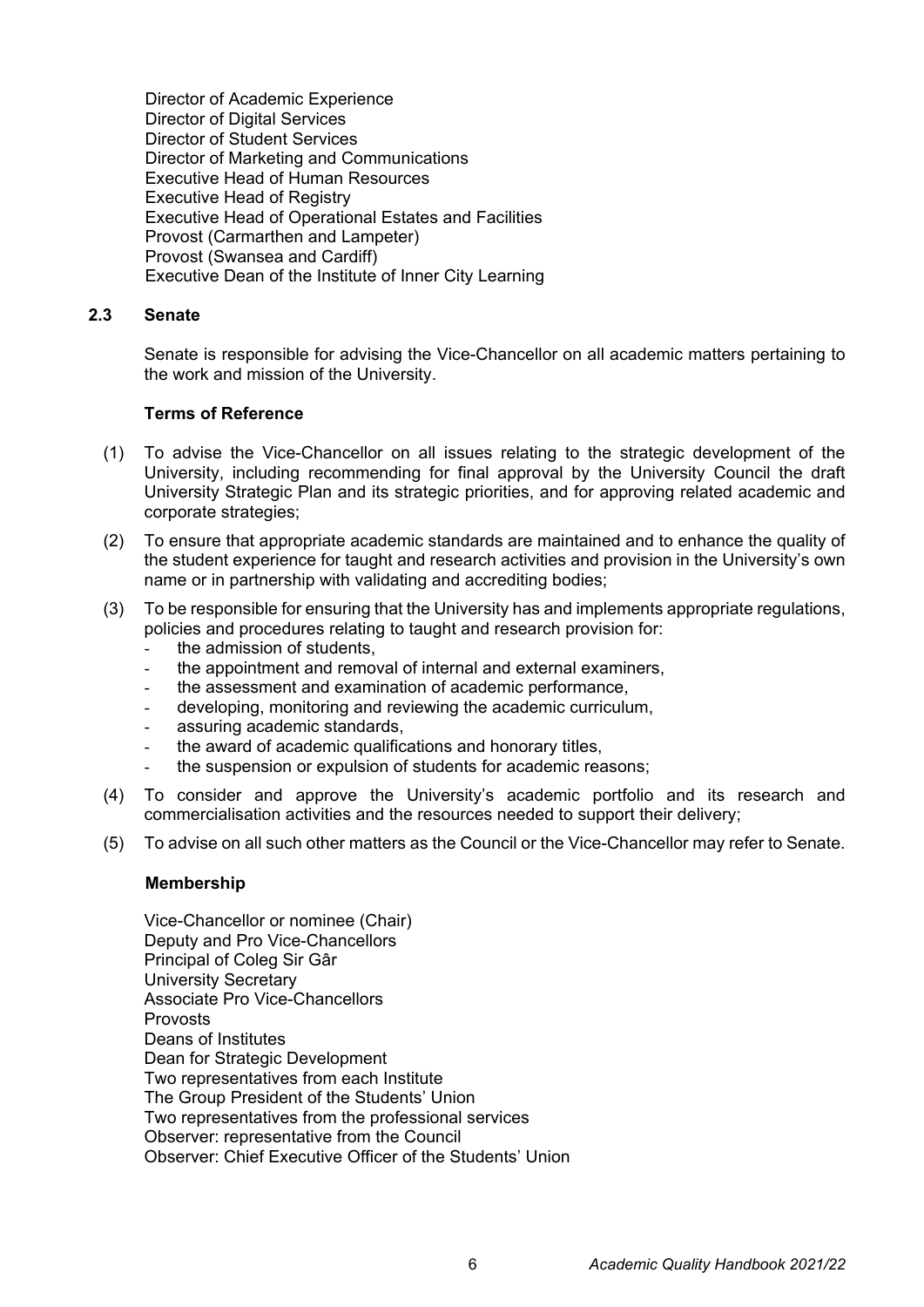## **2.4 Senate Standing Committees**

Senate's standing committees are as follows:

- Student Experience Committee
- Academic Standards Committee
- International Affairs and Collaborative Partnerships Committee
- Research Committee
- **Institute Boards**

## **2.4.1 Student Experience Committee**

The Student Experience Committee (SEC) is responsible for overseeing the University's strategic priority 'Putting Learners First' and for monitoring progress against the strategies and targets relating to this priority, including across the UWTSD Group where appropriate.

*Strategic areas overseen by SEC include: Skills and Employability; Marketing and Communications; Learning and Teaching Enhancement; Student Health and Wellbeing; Equality and Diversity; and Widening Access and Community Engagement.*

- (1) To lead the development and review of academic strategies for approval by Senate, and to monitor their impact and progress against the relevant objectives;
- (2) To lead the development of, and to consider and approve, the academic policies that support the delivery of the academic strategies, and to monitor their impact, except where such policies are the responsibility of other Senate standing committees;
- (3) To oversee the development of arrangements relating to student welfare and well-being, the learning infrastructure and learning resources, and hence the provision of a high quality learning environment for students across the University; and to monitor the implementation and effectiveness of such arrangements, including through the use of student feedback and sector benchmarks;
- (4) To oversee implementation of the University's regulations relating to the non-academic student cases framework;
- (5) To oversee the work of the Equalities and Wellbeing Board, the Learning and Teaching Board, the Safeguarding Forum and the Welsh Language Committee;
- (6) To explore from a policy perspective opportunities for the enhancement of the University's academic provision, students' academic experience, and students' employability, and to make recommendations to Senate as appropriate;
- (7) To consider data reports relating to the University's academic performance, student satisfaction and league table performance, benchmarked where appropriate, and use these to provide strategic direction, confirm best practice and identify priority areas for action;
- (8) To ensure that the University meets its legal obligations in relation to students through monitoring the implementation of procedures for consumer protection, safeguarding, Prevent and other similar initiatives;
- (9) To oversee matters relating to the wider student experience;
- (10) To oversee the development and implementation of strategies for marketing, student recruitment and widening participation;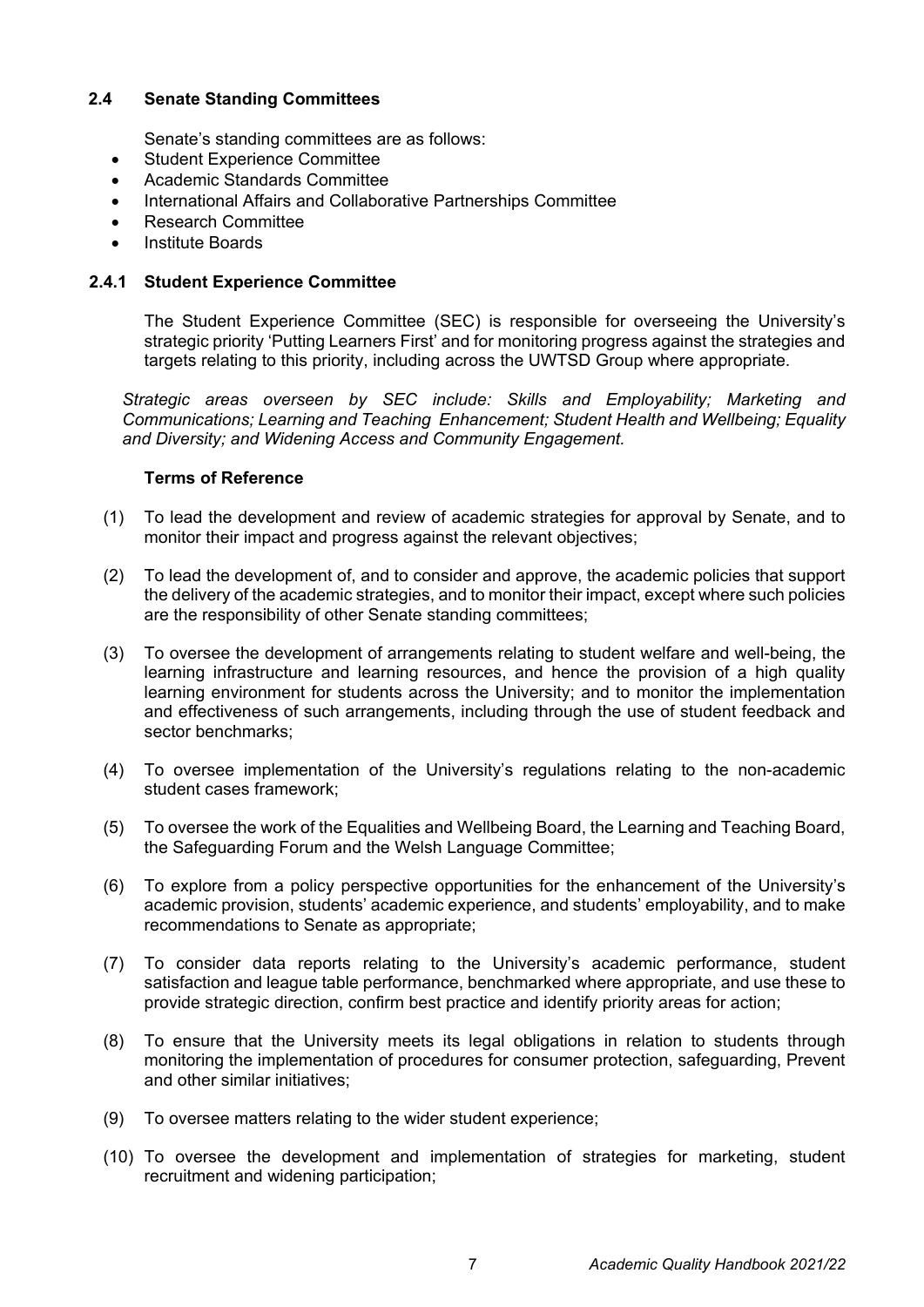(11) To report annually to Senate on its effectiveness, to respond to its requests and to advise on any matter that it considers relevant to the student experience.

## **Membership**

Chair, appointed annually by the Chair of Senate Deputy Vice-Chancellors Associate Pro Vice-Chancellor (Academic Experience) Provosts Dean or Assistant Dean from each Institute or nominee Director of Academic Experience Director of Digital Services Director of Marketing and Communications Director of Student Services Executive Head of Digital Creativity and Learning Executive Head of IT Service Delivery Executive Head of Library and Learning Resources Executive Head of Operational Estates and Facilities Executive Head of Registry Principal Administrative Officer (Student Hubs) Operational and Business Development Manager (London) One representative from the constituent colleges Two Students' Union representatives Observer: a Students' Union staff member, nominated by the Students' Union Chief Executive **Officer** 

## **2.4.2 Academic Standards Committee**

In support of the University's strategic priority 'Putting Learners First', the Academic Standards Committee (ASC) is responsible for oversight of the academic standards of the University's awards and the quality assurance and enhancement of its academic provision, wherever delivered, and for overseeing the development and enhancement of the University's portfolio of apprenticeships and technical awards.

- (1) To oversee the development, implementation and review of the University's quality assurance and enhancement procedures and its regulatory framework for all taught provision;
- (2) To appoint External Examiners and other external academic representatives and to ensure appropriate action in response to their feedback;
- (3) To approve the validation and accreditation of new taught programmes of study;
- (4) To oversee quality assurance procedures relating to the enhancement of the student experience and supporting student engagement in quality assurance and enhancement activities;
- (5) To oversee implementation of the University's regulations relating to the academic student cases framework;
- (6) To oversee the monitoring and review of all taught provision;
- (7) To monitor student attainment and academic standards;
- (8) To oversee the validation, monitoring and review of collaborative programmes, and other aspects of provision delivered in partnership with others;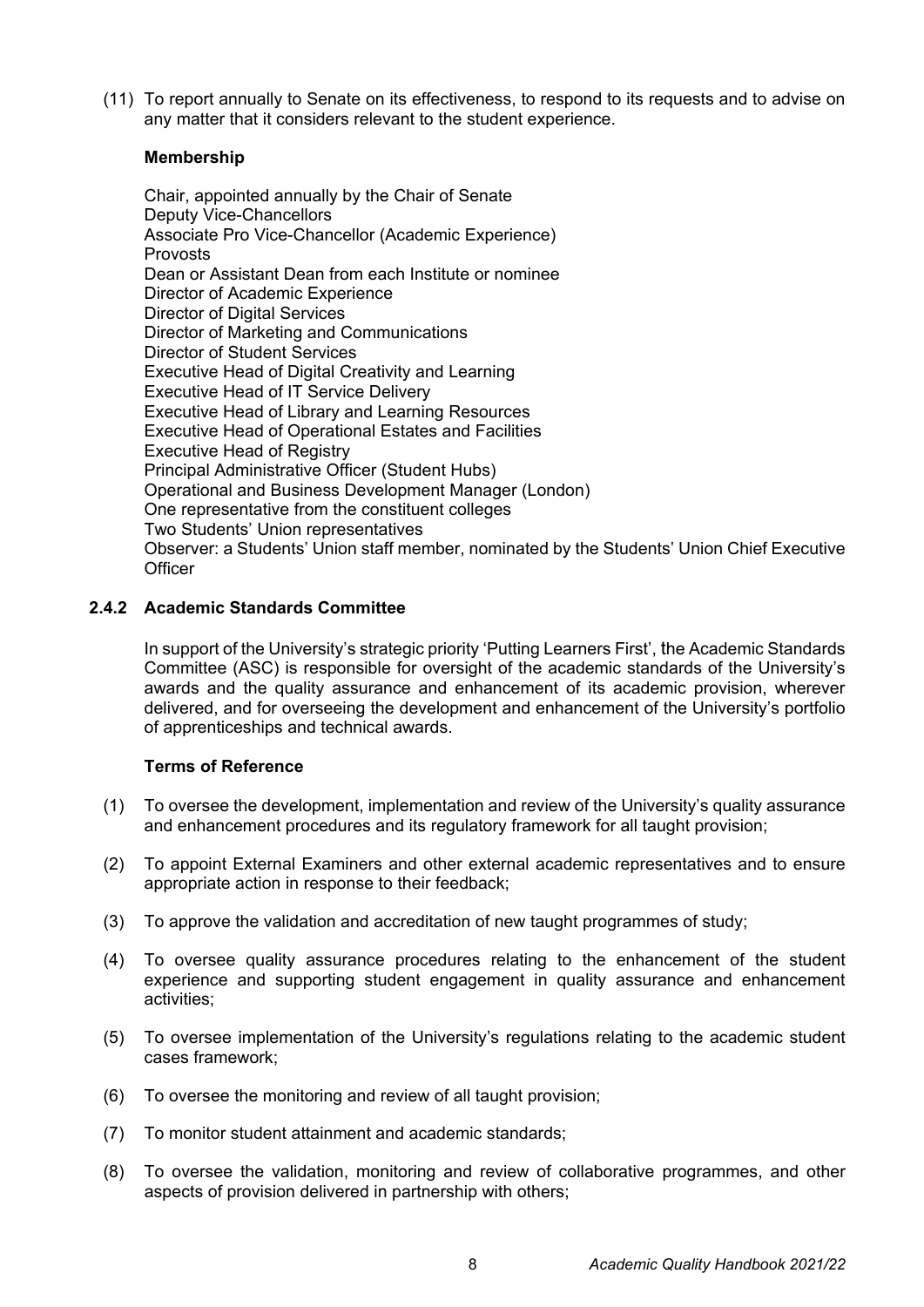- (9) To oversee the development and enhancement of the University's portfolio of work-based learning opportunities, including apprenticeships;
- (10) To consider reports from the Research Degrees Committee in respect of the quality and standards of research degrees provision and arrangements for research degree students;
- (11) To monitor the work of the Research Ethics Committee through the reports of the Research Degrees Committee and the consideration of an annual report from the Research Ethics Committee;
- (12) To evaluate institutional performance against internal and external criteria including by consideration of appropriate academic periodic and summative reports and recommending actions in response to the issues raised;
- (13) To encourage and facilitate the dissemination and promotion of sector best practice and quality enhancement across the University;
- (14) To report annually to Senate on its effectiveness, to respond to its requests and to advise on any matter that it considers relevant to issues of quality and academic standards.

Chair, appointed annually by the Chair of Senate Associate Pro Vice-Chancellor (Academic Experience) Director of Academic Experience Director of Student Services One representative from each Institute Executive Head of Registry Head of Academic Office Head of Apprenticeship Unit Head of Collaborative Partnerships (Operations) Head of Academic Services, Library and Learning Resources One representative from the constituent colleges One representative from the Research Degrees Committee A University staff member of Y Coleg Cymraeg Cenedlaethol One Students' Union representative Observer: a Students' Union staff member, nominated by the Students' Union Chief Executive **Officer** Observer: An Institute Principal Administrative Officer on an annual rotation basis

## **2.4.3 International Affairs and Collaborative Partnerships Committee**

In support of the University's strategic priority 'Creation of Opportunities through Partnerships', the International Affairs and Collaborative Partnerships Committee (IACPC) is responsible for providing advice and guidance to Senate on international issues and on matters relating to collaborative partnerships in the UK and abroad.

- (1) To lead the development of the Global Education Strategy for approval by Senate and to monitor progress against the relevant objectives. This will include exploring opportunities for international activity; prioritising and directing the use of resources in developing international education; identifying the support infrastructure required to support each area of international activity; and managing the associated risks;
- (2) To lead the development and implementation of the University's procedures for managing collaborative partnerships as defined in its Procedural Framework for Collaborative Provision;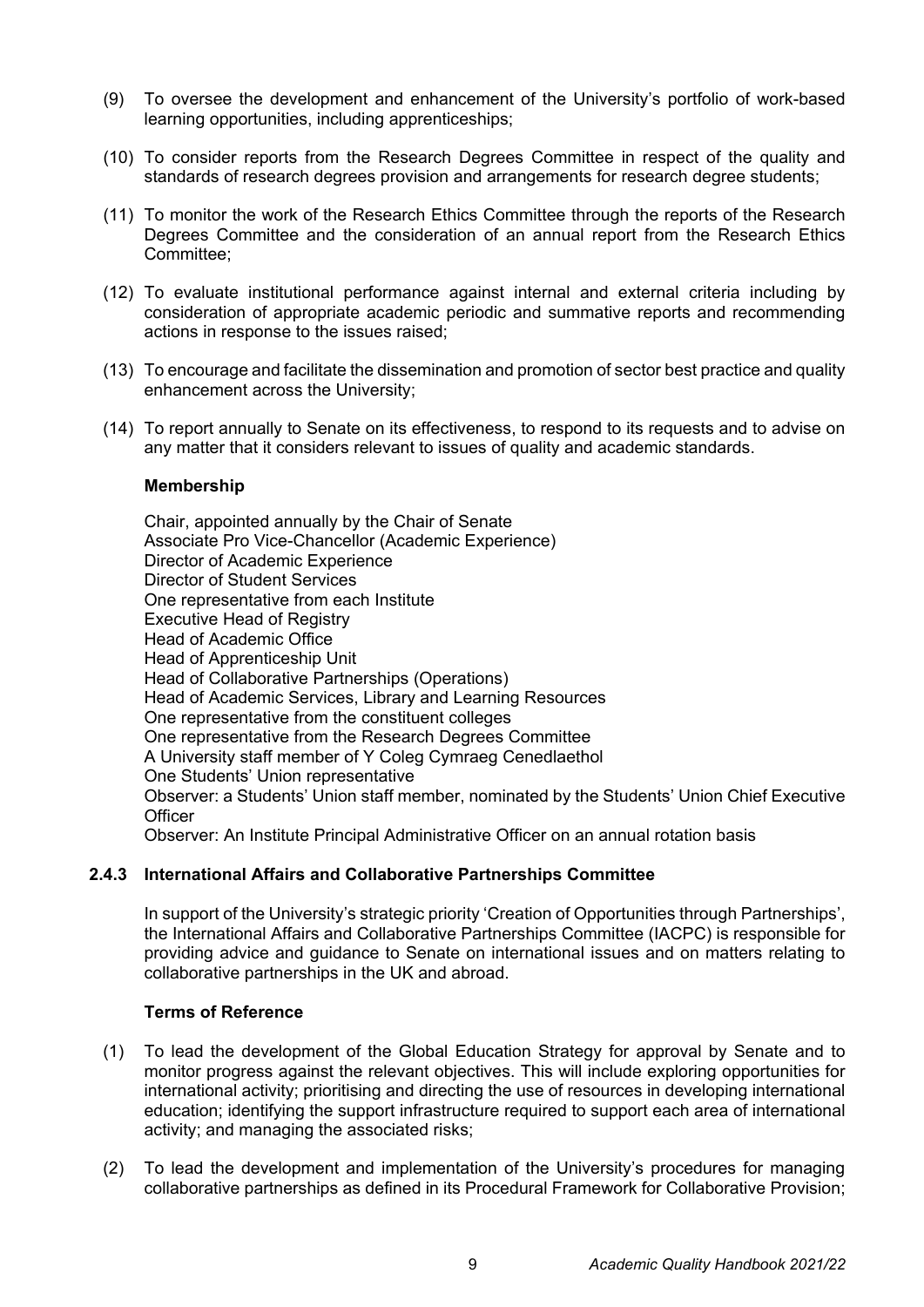- (3) To establish, maintain and monitor the University's Register of Collaborative Provision in order to ensure:
	- that current, signed Memoranda of Agreement are in place for all of the University's collaborative partnerships;
	- that current, signed Articulation Agreements are in place for all partnerships within which students have direct entry with advanced standing into specified programmes of the University;
	- that complete and accurate public information is available in relation to the number and nature of University's collaborative partnerships;
- (4) To establish and monitor the implementation of robust procedures for the appointment and oversight of agents;
- (5) To monitor the academic quality, the academic standards and the quality of the student experience of the University's collaborative provision and international education, including international mobility programmes and arrangements, and to advise Senate and its standing committees on any actions necessary. In carrying out its work, the Committee may establish standing groups for specific partnerships;
- (6) To oversee the work of the International Mobility Board;
- (7) To make recommendations on the continuation or termination of partnerships and to establish and monitor the exit process for partnerships that are being terminated;
- (8) To ensure compliance with the requirements of external and/or regulatory bodies such as the UKVI and QAA;
- (9) To report annually to Senate on its effectiveness, to respond to its requests and to advise on any matter that it considers relevant to the University's academic partnerships.

Chair, appointed annually by the Chair of Senate Deputy Vice-Chancellor (Academic) Provost (London and Birmingham) University Secretary Associate Pro Vice-Chancellor (Global Engagement) Head of Collaborative Partnerships (Operations) Head of Collaborative Partnerships (Partnership Relations) Operational and Business Development Manager UWTSD London Operational and Business Development Manager Birmingham Learning Centre One Students' Union representative Two representatives from the Institute of Management and Health One representative from each of the other Institutes Observer: a Students' Union staff member, nominated by the Students' Union Chief Executive **Officer** 

Membership may be extended to include other line managers and Institute representatives as and when required.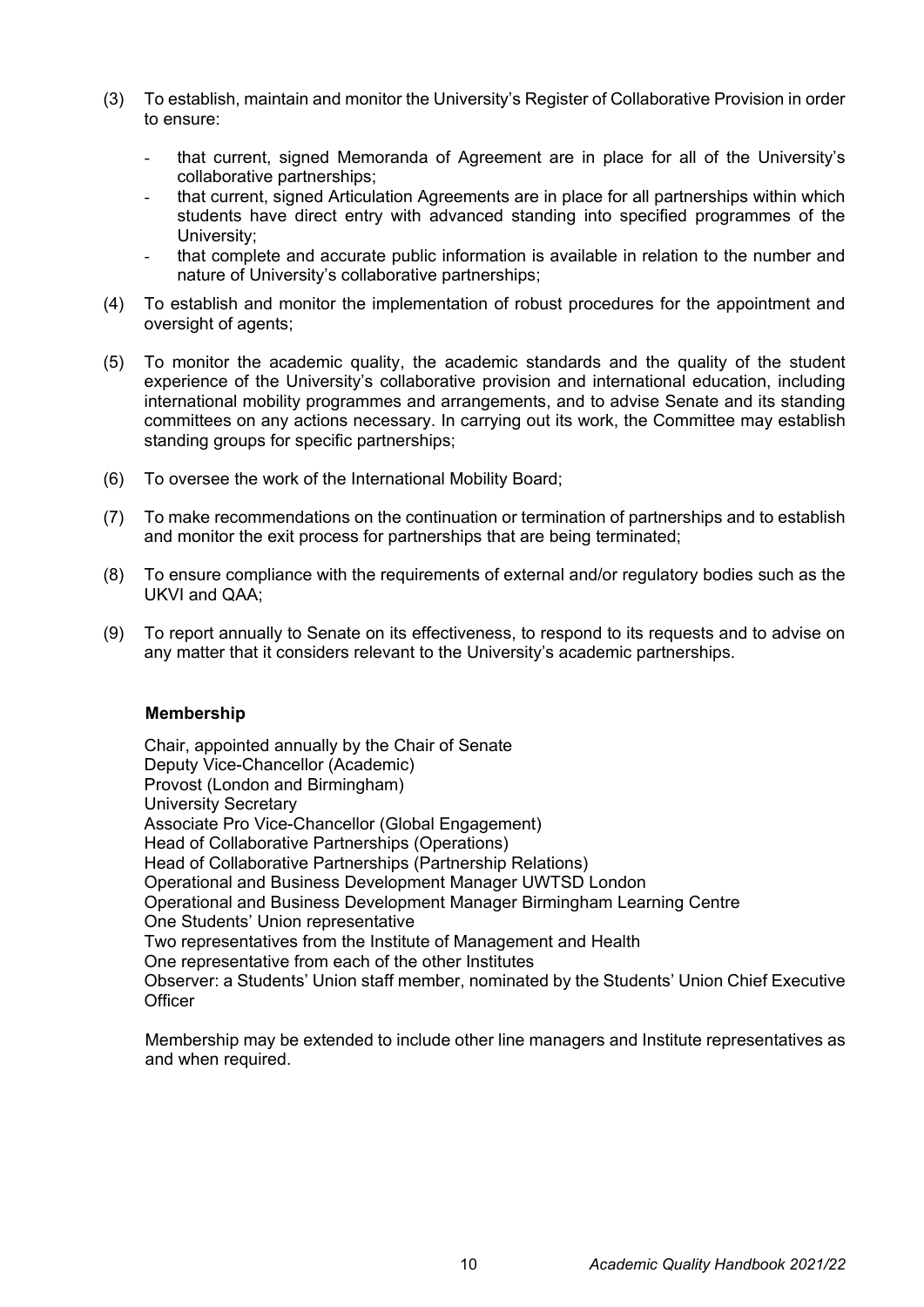## **2.4.4 Research Committee**

In support of the University's strategic priority 'Excellence in Teaching, Scholarship and Applied Research', the Research Committee (RC) is responsible for providing advice and guidance to Senate on research issues. It is charged with facilitating, encouraging and supporting quality research across the University in all its forms.

#### **Terms of Reference**

- (1) To lead the development of the Research Strategy for approval by Senate, to monitor progress against the relevant objectives, and to drive and monitor implementation through Institute research strategies and activity and other sub-strategies;
- (2) To encourage, support and monitor research and scholarly activity and their associated outputs that make a significant contribution to the University's academic and financial standing;
- (3) To provide strategic oversight and direction of the University's knowledge transfer and research impact activities;
- (4) To provide strategic oversight and direction in the development of the University's research environment and infrastructure at staff and postgraduate research level;
- (5) To identify priority areas and provide strategic direction on the development of applications for external funding, and monitor performance targets for the associated external funding;
- (6) To monitor the research, scholarship and scholarly activity undertaken by the University's staff;
- (7) To receive reports from the Doctoral College Board in relation to the research environment and facilities;
- (8) To oversee all work relating to the Research Excellence Framework;
- (9) To provide strategic direction on the development of major interdisciplinary research projects and funding applications;
- (10) To monitor the work of the Research Ethics Committee in respect of staff research;
- (11) To approve all proposals for the appointment of Honorary research, post-doctoral and visiting research positions, to monitor the contribution such appointments make to the University's research performance, and approve their renewal or termination;
- (12) To report annually to Senate on its effectiveness, to respond to its requests and to advise on any matter that it considers relevant to issues of research and scholarly activity.

#### **Membership**

Chair, appointed annually by the Chair of Senate Deputy Vice-Chancellor Chair of the Research Degrees Committee Provost (Swansea and Cardiff) Dean or Assistant Dean from each Institute or nominee Executive Research Development Officer Representative of the Centre of Advanced Welsh and Celtic Studies (CAWCS) Executive Head of Library and Learning Resources Academic Director of the Doctoral College A University staff member of Y Coleg Cymraeg Cenedlaethol One representative from the constituent colleges One Students' Union representative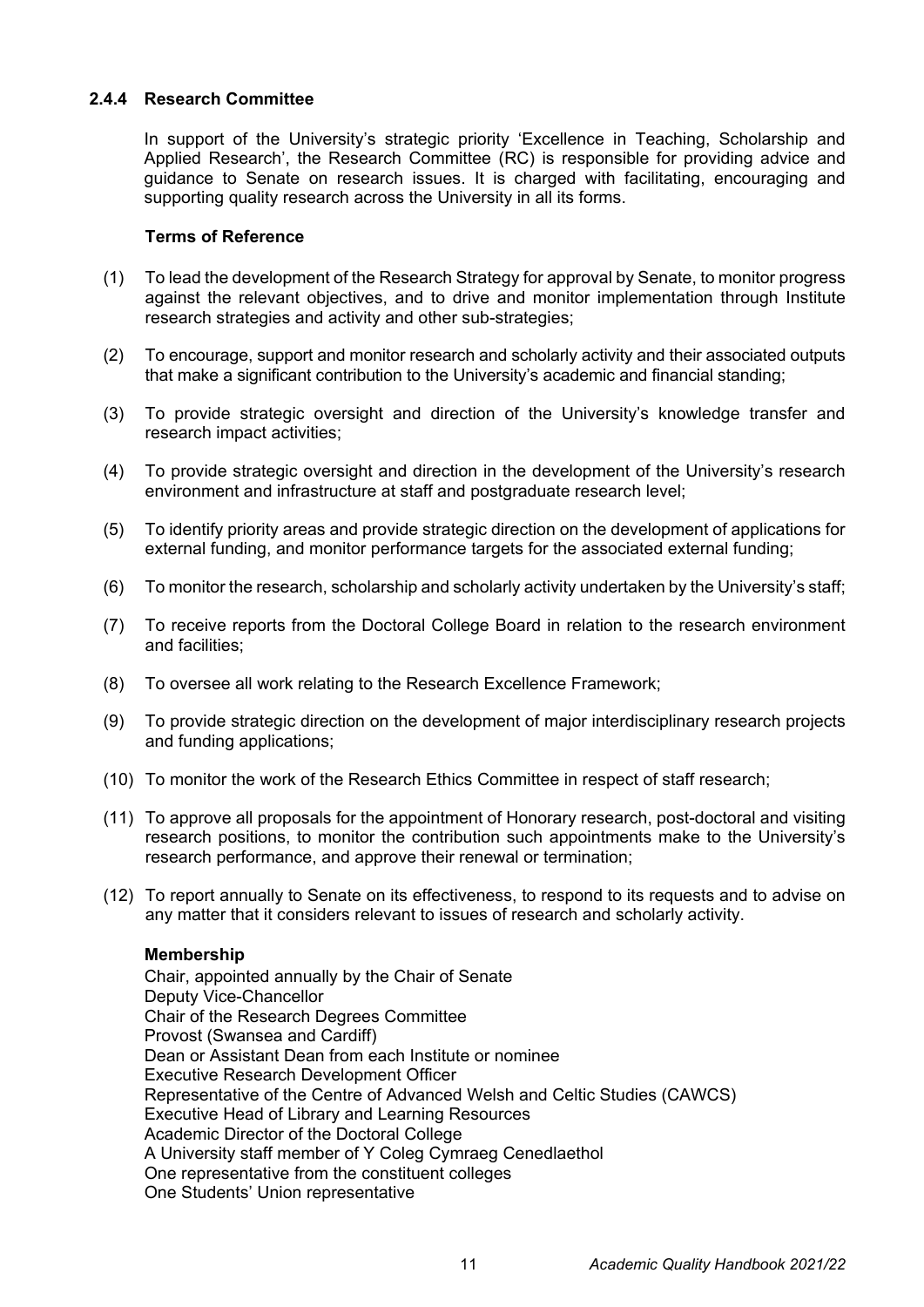Observer: a Students' Union staff member, nominated by the Students' Union Chief Executive **Officer** 

#### External representative

Membership may be extended to include other relevant staff as and when required.

## **2.4.5 Institute Boards**

Institute Boards are responsible for developing and implementing the Institute's strategic direction and for ensuring that the Institute engages appropriately with the University's regulatory and quality assurance framework.

## **Terms of Reference**

- (1) To lead the development of the strategic direction of the Institute for approval by the Senior Directorate and monitor the implementation of any strategic initiatives;
- (2) To establish appropriate mechanisms for developing and monitoring the effective implementation of Institute arrangements for:
	- student recruitment and admission
	- student progression, attainment and outcomes
	- attendance monitoring
	- student support and pastoral care
	- quality and standards
	- the enhancement of learning and teaching
	- student experience and student voice
	- research and commercialisation activities
	- staff development

in accordance with the requirements set out in other chapters of this document and elsewhere;

- (3) To agree and recommend proposals for new and modified programmes for approval by the Academic Planning Team;
- (4) To oversee the Institute-led phase of the validation process for new programmes of study;
- (5) To approve proposals for changes to existing programmes within the limitations of its remit in accordance with the requirements in Chapter 4 of this document;
- (6) To consider and make recommendations regarding proposals for new or amended collaborative partnerships in accordance with the requirements in Chapter 9 of this document; and to monitor the operation of all partnerships that fall within the scope of the Institute's responsibilities;
- (7) To oversee the annual programme review process within the Institute and to approve an annual report on the operation of the Institute and the Programmes of Study for which it is responsible;
- (8) To consider and make recommendations in regards to matters arising from Student Staff Committees;
- (9) To review annually the Institute's arrangements for Professors of Practice;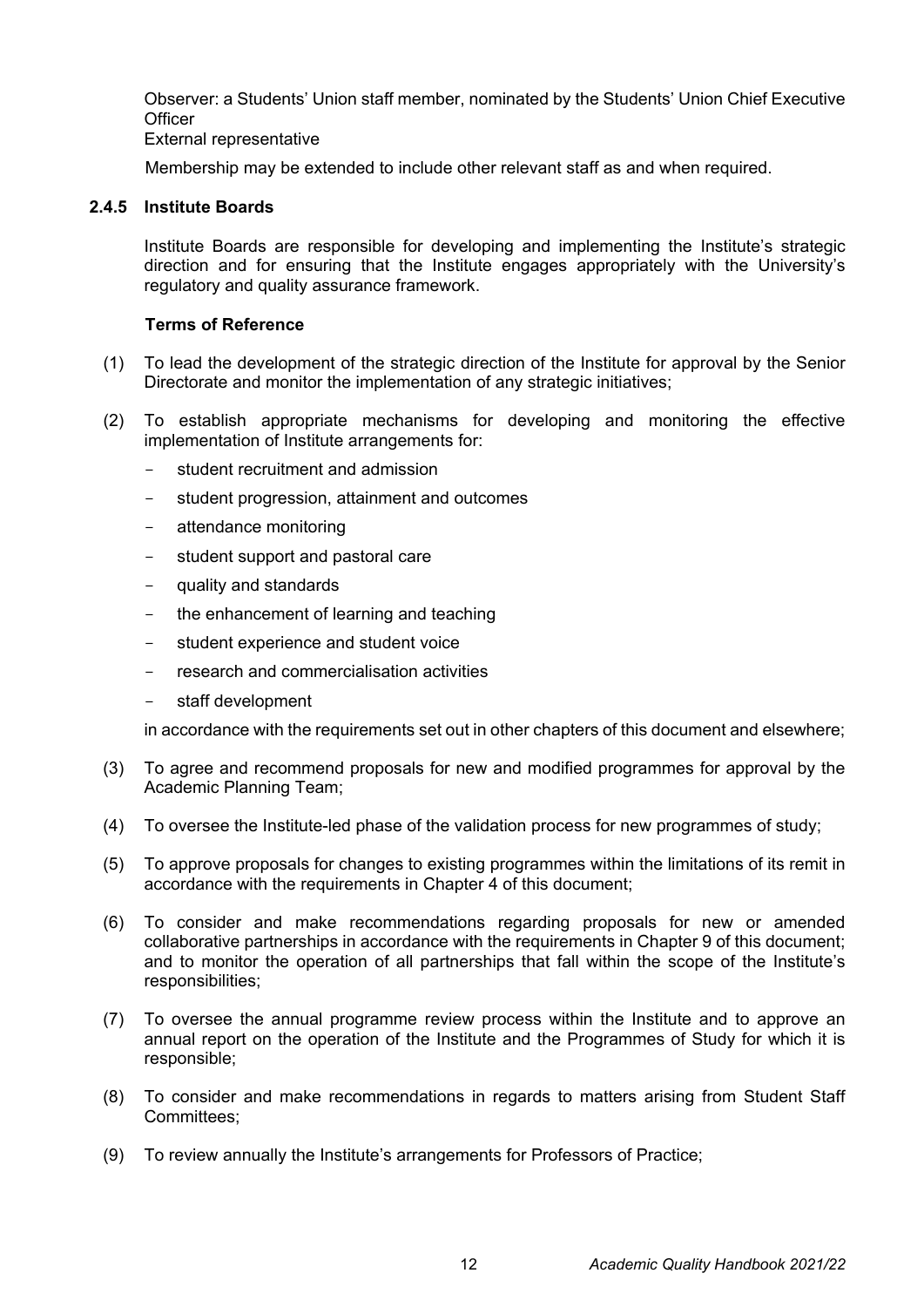- (10) To consider and oversee Institute-level risk management, and to advise and report on any risk it considers may have a significant impact on Institute objectives to the Operational Leadership Team via the Academic Planning Team;
- (11) To advise and report to Senate and its standing committees on any matters it considers relevant to the operation of the Institute and to respond to their requests;
- (12) To report annually to Senate on its effectiveness, to respond to its requests and to advise on any matter that it considers relevant to the operation of the Institute.

## **Institutes based in Wales**

Dean of Institute or nominee (Chair) Assistant Deans Institute representatives (maximum of eight), to include a University staff member of Y Coleg Cymraeg Cenedlaethol

Student Institute representatives appointed via Students' Union, the number of which shall be agreed annually by the Institute and the Students' Union

Head of Academic Services, Library and Learning Resources, or nominee

Student Services representative

Observer: a Students' Union sabbatical officer

Observer: a Students' Union staff member, nominated by the Students' Union Chief Executive **Officer** 

## **Institute of Inner City Learning**

Provost or nominee (Chair) Executive Dean Assistant Dean(s) Institute representatives (maximum of eight) Student Institute representatives appointed via Students' Union, the number of which shall be agreed annually by the Institute and the Students' Union Head of Academic Services, Library and Learning Resources, or nominee Student Services representative Observer: a Students' Union sabbatical officer Observer: a Students' Union staff member, nominated by the Students' Union Chief Executive **Officer** 

## **2.5 Sub-Committees of Senate's Standing Committees**

- Doctoral College Board
- Equalities and Wellbeing Board
- International Mobility Board
- Learning and Teaching Board
- Research Degrees Committee
	- Research Ethics Committee (a sub-committee of the Research Degrees Committee)
- Recognition of Prior and Experiential Learning (RPEL) and Accreditation Board (see Recognition of Prior Learning (RPL) Policy for details)
- Safeguarding Forum
- Special Cases Committee (see Mitigating Circumstances Policy for details)
- Student Staff Committees
- Welsh Language Committee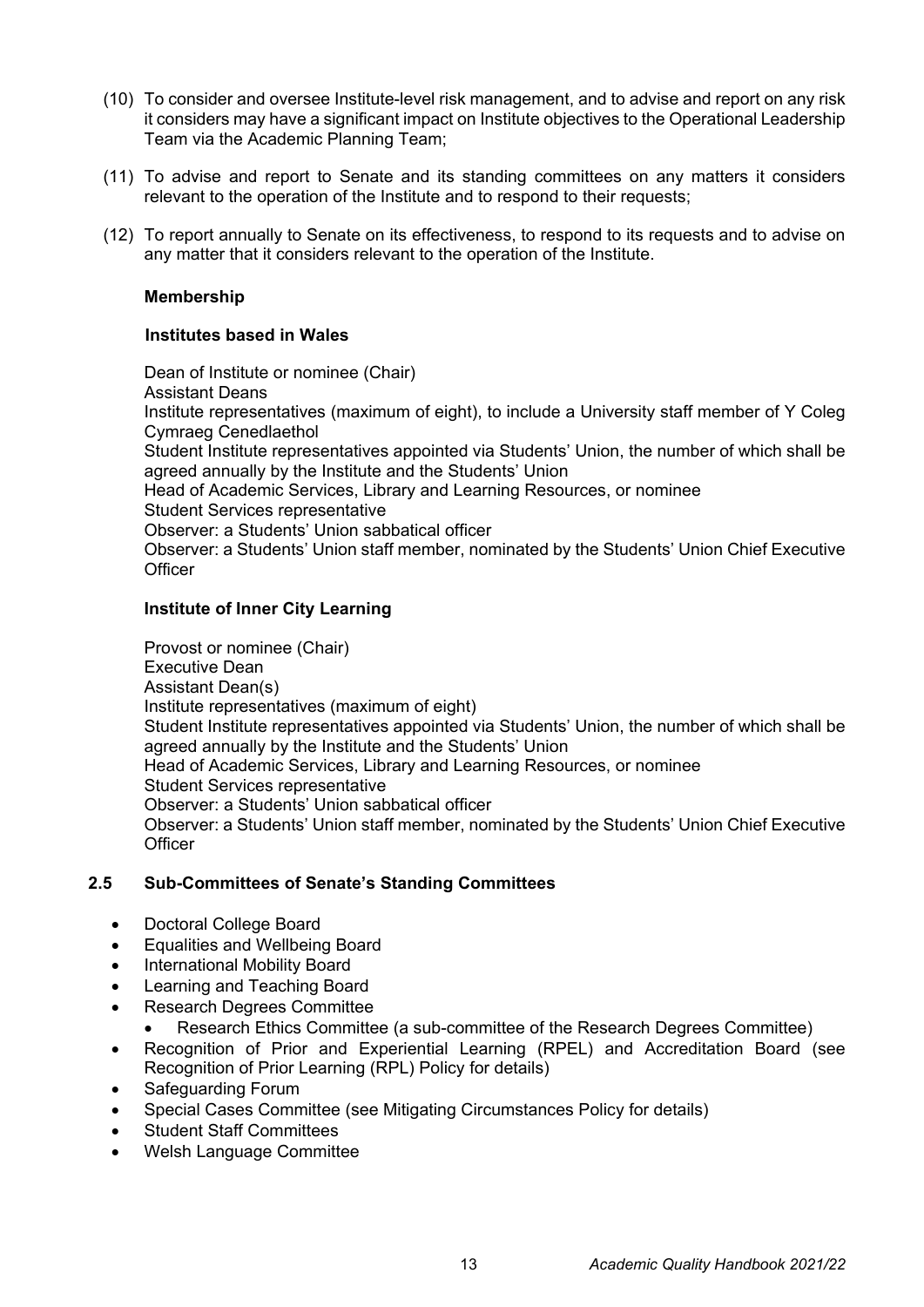## **2.5.1 Doctoral College Board**

The Doctoral College Board (DCB) reports to the Research Committee on research development, environment and recruitment. The DCB meets quarterly.

## **Terms of Reference**

- (1) To monitor and oversee all activity in relation to:
	- the effective and appropriate recruitment of doctoral students;
	- the provision of CPD for supervisors of doctoral students (e.g. in relation to pedagogy);
	- the development of an accessible and academically rich research environment to all students irrespective of country of study;
	- the support and monitoring arrangements for pool supervisors to ensure their effectiveness;
	- all aspects of research degrees provision in relation to recruitment and research environment;
- (2) To develop, monitor and review procedures for collecting, reviewing and responding to feedback concerning postgraduate research programmes;
- (3) To monitor the success of the University's postgraduate research programmes against appropriate internal and external indicators and targets, including for enrolment, progression, withdrawal and completion of candidates;
- (4) To provide reports as appropriate to the Research Committee on the arrangements for research degree students in relation to the research environment and training;
- (5) To oversee training related to research degrees, both for staff and research degree students including the student's professional development planning;
- (6) To explore from a policy perspective opportunities for the enhancement of the University's academic provision, students' academic experience, and students' employability, and to make recommendations to Senate as appropriate via the Research Committee;
- (7) To approve the structure and pedagogy of new doctoral programmes of study prior to validation.

#### **Membership**

Academic Director of Doctoral College (Chair) Chair of Research Degrees Committee Chair of Admissions Director of Academic Experience Research Managers for Institutes Executive Director of International Office Executive Head of Registry Doctoral Centre heads Executive Research Development Officer One Students' Union representative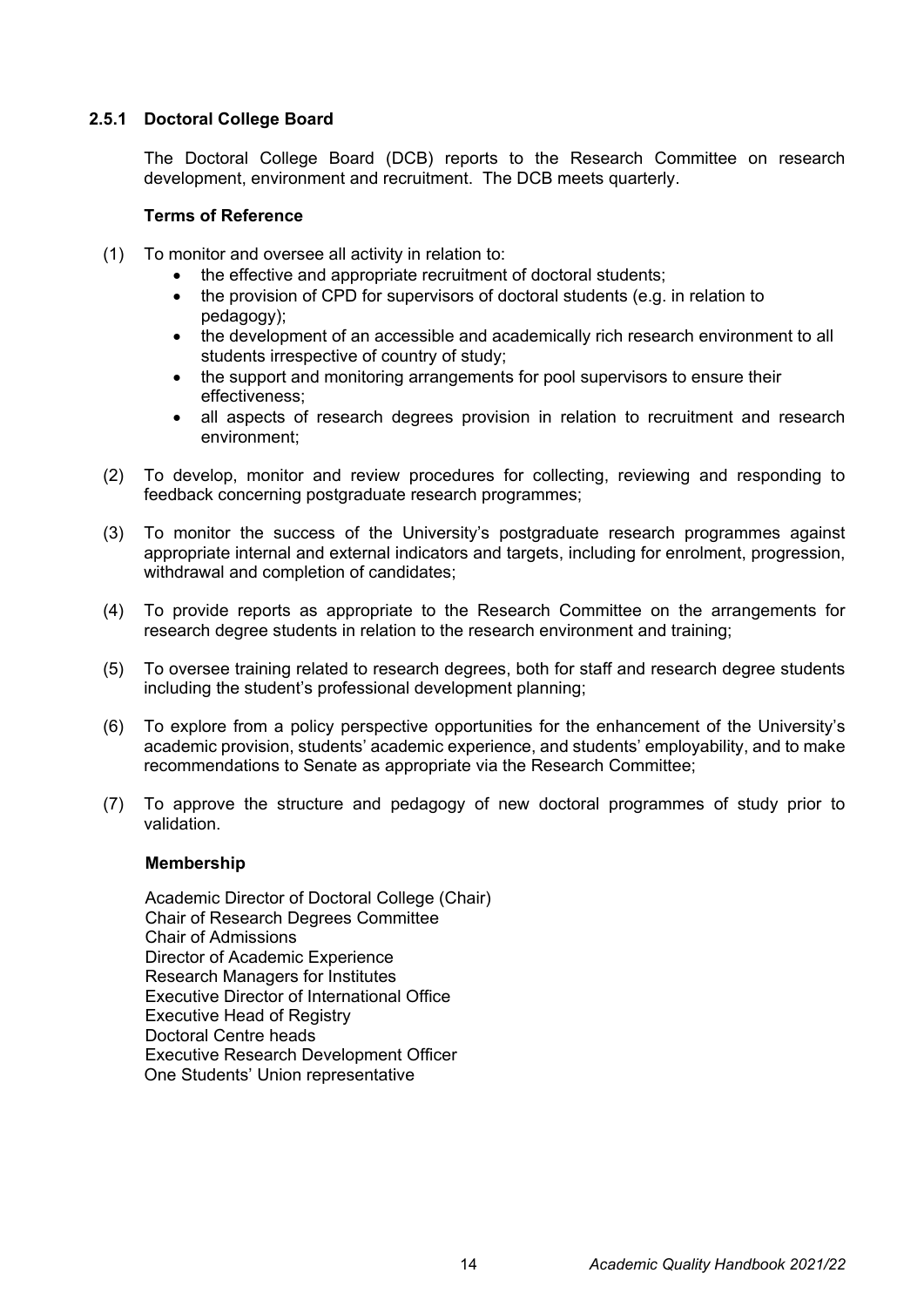## **2.5.2 Equalities and Wellbeing Board**

Reporting to the Student Experience Committee, the Equalities and Wellbeing Board (EWB) is responsible for leading on all issues relating to wellbeing, health, equality and diversity.

## **Terms of Reference**

- (1) To provide strategic oversight and leadership in relation to Equality and Wellbeing on behalf of Senate;
- (2) To identify areas for priority, to monitor implementation, evaluate effectiveness, and account for any funding;
- (3) To ensure that University meets its statutory obligations and external requirements in relation to these two areas;
- (4) To monitor sector-wide developments with regards to these two areas and to implement as appropriate sector best practice;
- (5) To engage with internal stakeholder groups as appropriate in relation to prioritisation, implementation, monitoring, and evaluation;
- (6) To oversee the University's liaison with relevant external organisations;
- (7) To advise and report to the relevant Senate committees on any matters that it considers relevant to these areas and to respond to its requests.

#### **Membership**

Associate Pro Vice-Chancellor (Academic Experience) (Chair) Executive Director of Human Resources Director of Student Services Director of Academic Experience Executive Director of Operational Estates and Facilities Head of Policy and Planning Organisational Development Manager HR Business Partner with responsibility for Equality Senior Academic Experience Officer One Students' Union representative One representative from the constituent colleges Observer: a Students' Union staff member, nominated by the Students' Union Chief Executive Officer

Membership may be extended to include other representatives as and when required.

#### **2.5.3 International Mobility Board**

On behalf of IACPC, the International Mobility Board (IMB) monitors the academic quality, the academic standards and the quality of the student experience of international mobility programmes and arrangements.

#### **Terms of Reference**

(1) To oversee the implementation of the Global Education Strategy in relation to international exchange and mobility;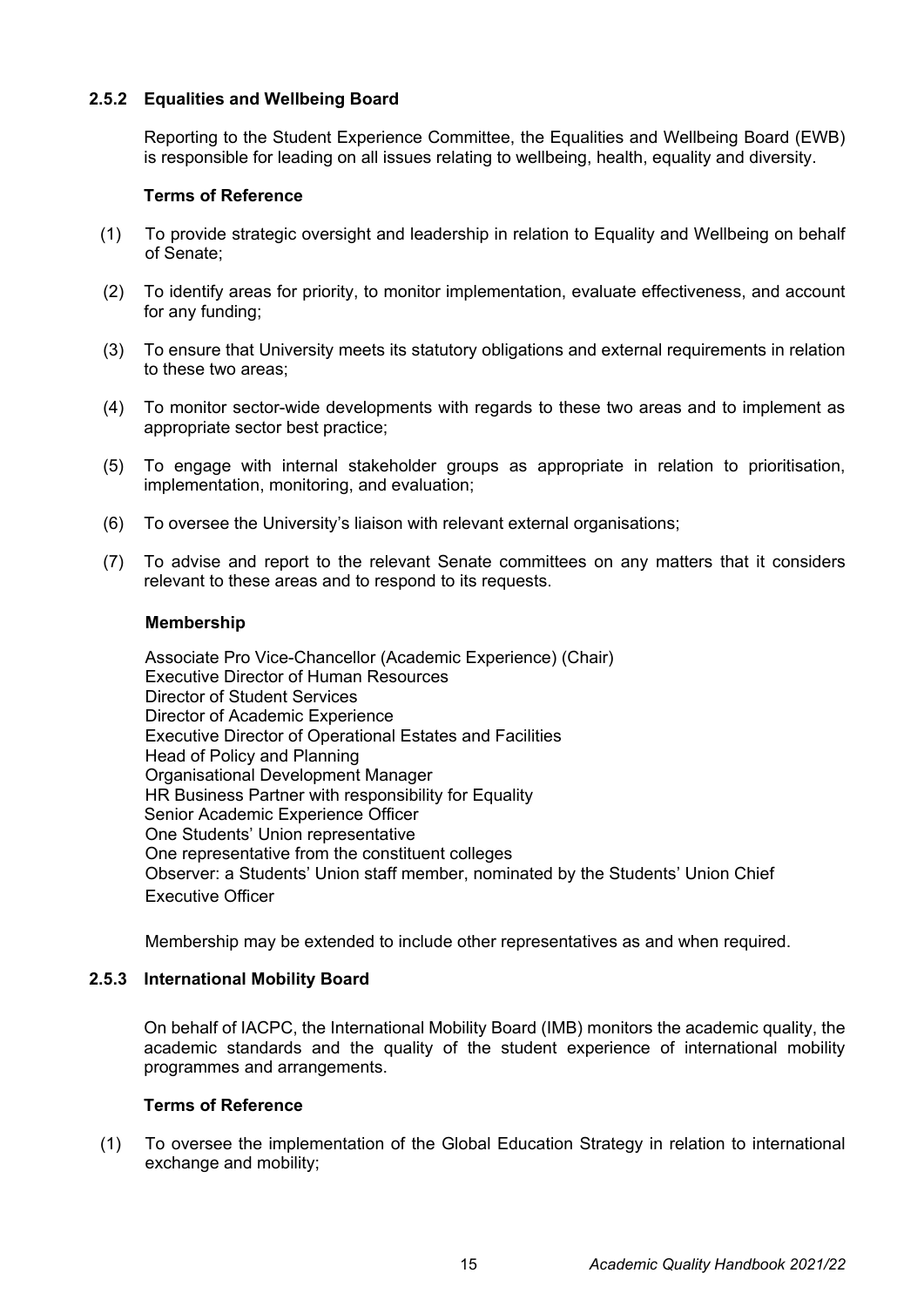- (2) To provide strategic leadership in relation to the Turing and Welsh Government's International Learning Exchange schemes and to monitor progress against the relevant objectives;
- (3) To monitor the quality and performance of the projects related to these schemes, analysis of feedback from all stakeholders, and review against stated objectives and targets;
- (4) To consider and to approve recommendations for new exchange/mobility partnerships;
- (5) To establish, maintain and monitor the University's Register of Exchange Partnerships in order to ensure that:
	- current, signed Memoranda of Understanding are in place for all of the University's exchange/mobility partnerships;
	- complete and accurate public information is available in relation to the number and nature of University's exchange/mobility partnerships;
- (6) To review periodically existing exchange/mobility partnerships;
- (7) To undertake an annual review of all activities and the overarching exchange/mobility schemes;
- (8) To ensure compliance with the requirements of external and/or regulatory bodies such as the UKVI and QAA;
- (9) To report annually to IACPC on its effectiveness, to respond to its requests and to advise on any matter that it considers relevant to the University's academic partnerships.

Chair, appointed annually by IACPC Associate Pro Vice-Chancellor (Global Engagement) Executive International Officer One representative from each Institute One Students' Union representative

Membership may be extended to include other relevant staff as and when required.

#### **2.5.4 Learning and Teaching Board**

Reporting to the Student Experience Committee, the Learning and Teaching Board (LTB) is responsible for leading on all issues relating to learning and teaching enhancement.

- (1) To provide strategic oversight and leadership in relation to Learning and Teaching Enhancement on behalf of Student Experience Committee;
- (2) To oversee the development, monitoring and implementation of the Learning and Teaching Enhancement strategies, policies and initiatives and oversee the work of any working groups associated with Learning and Teaching;
- (3) To oversee the framework to support staff to further develop and be recognised for their enhancement of learning and teaching;
- (4) To facilitate engagement in pedagogic scholarship and learning innovations;
- (5) To facilitate internal and external collaborations for the further development and continual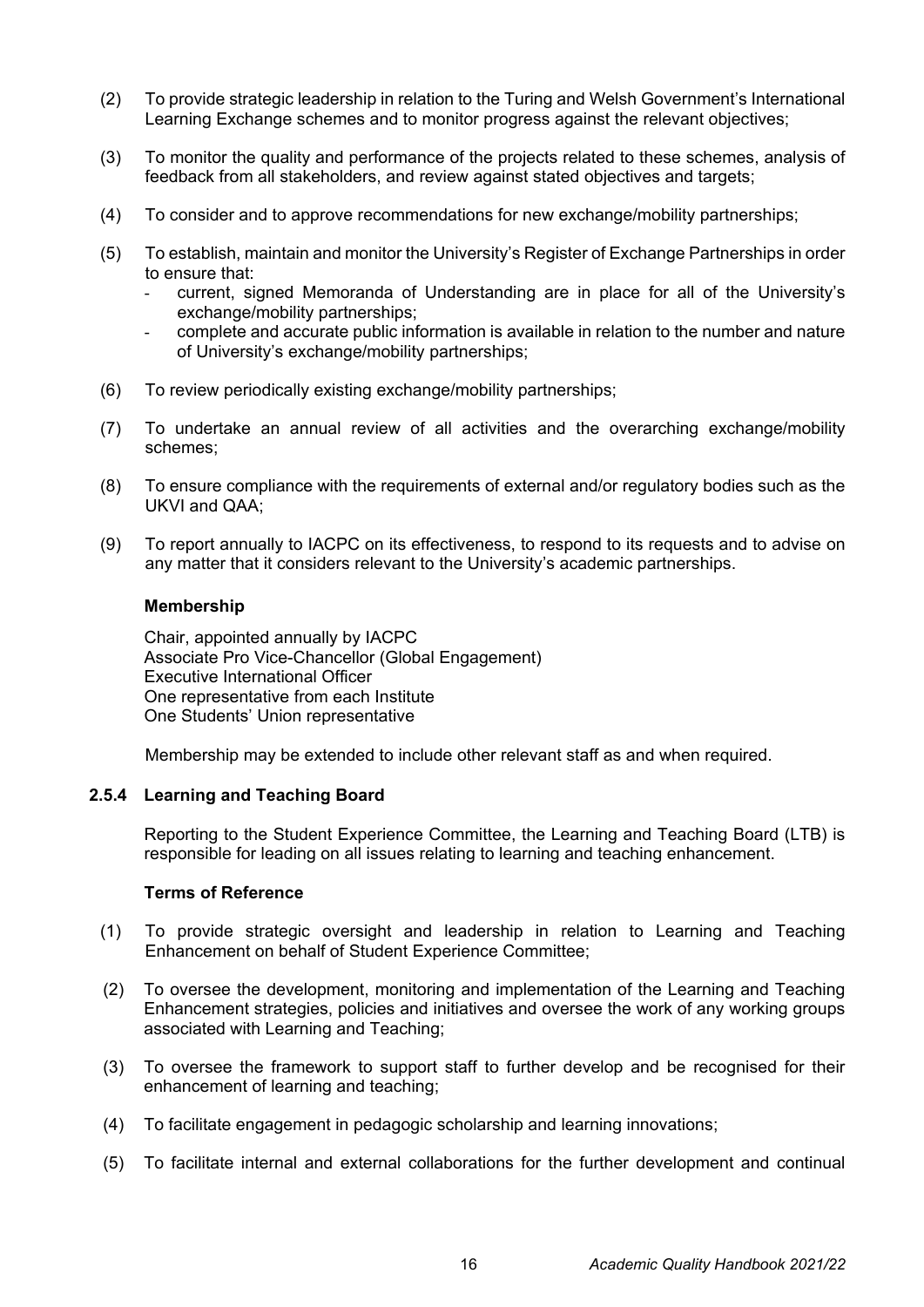enhancement of learning and teaching;

- (6) To promote the enhancement of student engagement with learning, teaching and research so as to develop strong learning communities;
- (7) To ensure that effective arrangements are in place to identify, support, disseminate, promote and evaluate excellent practice in learning and teaching and to oversee the organisation of the annual learning and teaching conference;
- (8) To promote innovation in learning, teaching and assessment, disseminate new pedagogies to enhance the student learning experience, and monitor the progress and impact of any learning and teaching focused pilots or projects;
- (9) To promote close collaboration between academic and professional services staff in relation to learning and teaching;
- (10) To consider and approve the distribution of learning and teaching development funds to projects intended to enhance student learning opportunities.

## **Membership**

Chair, appointed by the SEC Deputy Vice-Chancellor Associate Pro-Vice Chancellor (Academic Experience) Director of Digital Services Director of Academic Experience Organisational Development Manager Head of Collaborative Partnerships (Partnership Relations) Strategic Learning and Teaching Lead from each Institute One representative from IT&S One representative from Library and Learning Resources One representative from Technology Enhanced Learning One representative from the Constituent Colleges One representative from Student Services Chairs of any working groups reporting to the LTB Two Students' Union representatives Observer: a Students' Union staff member, nominated by the Students' Union Chief Executive **Officer** 

Membership may be extended to include other representatives as and when required.

#### **2.5.5 Research Degrees Committee**

Reporting to the Academic Standards Committee, the Research Degrees Committee (RDC) is responsible for leading on all issues relating to research degrees provision, including provision offered in collaboration with partner institutions.

- (1) To develop, monitor and review the University's academic regulatory framework for research degrees and other research awards, including those offered in partnership with other institutions;
- (2) To ensure the consistent application of the regulatory framework for all the University's research degree provision regardless of the student's location and mode of study;
- (3) To scrutinise, oversee and monitor appropriately all aspects of research degrees provision;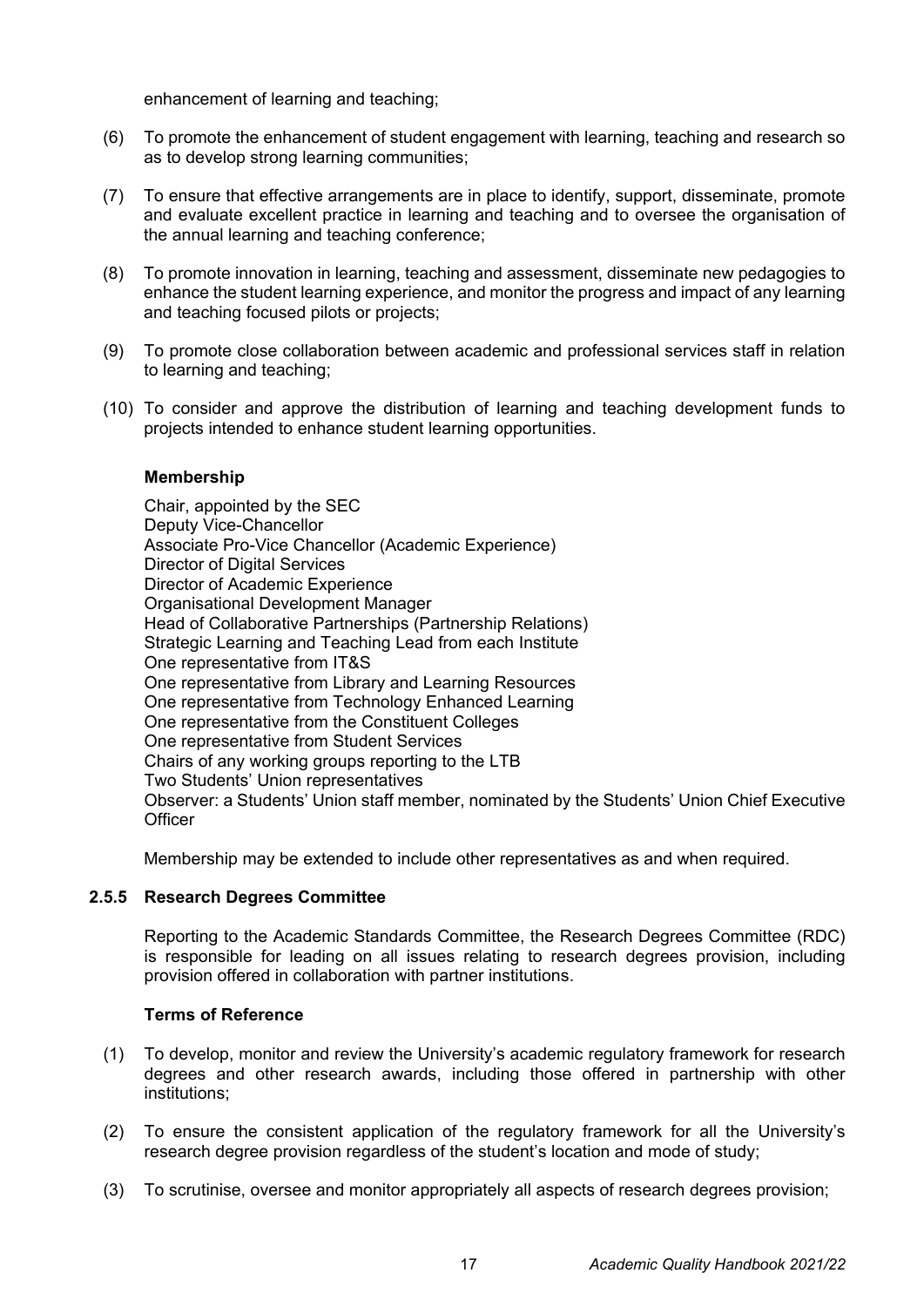- (4) To oversee all examination processes for research degrees and confirm the award of research degrees on behalf of Senate;
- (5) To provide reports as appropriate to the Academic Standards Committee on the quality and standards of research degrees provision and arrangements for research degree students;
- (6) To monitor the work of the Research Ethics Committee in respect of research degree students;
- (7) To provide information as required in relation to candidates enrolled for University of Wales research degree programmes.

Chair, appointed annually by the Chair of Senate Chair of the Research Ethics Committee Partner Research Director Institute of Management and Health Minimum of one representative from each Institute Academic Director of the Doctoral College A representative from the Centre of Advanced Welsh and Celtic Studies (CAWCS) A maximum of three student representatives from different campus locations, elected in accordance with Students' Union guidance Observer: A representative from each collaborative partner institution offering UWTSD research degree programmes

#### **2.5.6 Research Ethics Committee**

Reporting to the Research Degrees Committee, the Research Ethics Committee is responsible for determining the ethical acceptability or otherwise of proposals for University research and commercial projects, and projects for research degree programmes or postgraduate taught programmes, and for advising accordingly.

- (1) To provide advice and guidance on established and evolving ethical issues and contribute to ethical awareness and training;
- (2) To ensure that Institute procedures for dealing with ethical issues raised by staff or student research are appropriate, and to monitor their effective and consistent implementation;
- (3) To consult whatever evidence and opinions it considers appropriate to ensure that decisions relating to approval of ethical aspects of research methods are based solely on ethical grounds;
- (4) To provide written approval for all relevant University research projects or research degree programme proposals with conditions or requirements where appropriate, or to provide written refusal with justification;
- (5) To receive regular reports from Institutes on ethical issues and to make recommendations in relation to ethical issues;
- (6) To consider and provide formal responses to cases referred to it in response to requests from Institutes;
- (7) To provide regular reports to the Research Degrees Committee and the Research Committee in respect of decisions made with regard to ethical issues pertaining to research degree students and staff research respectively;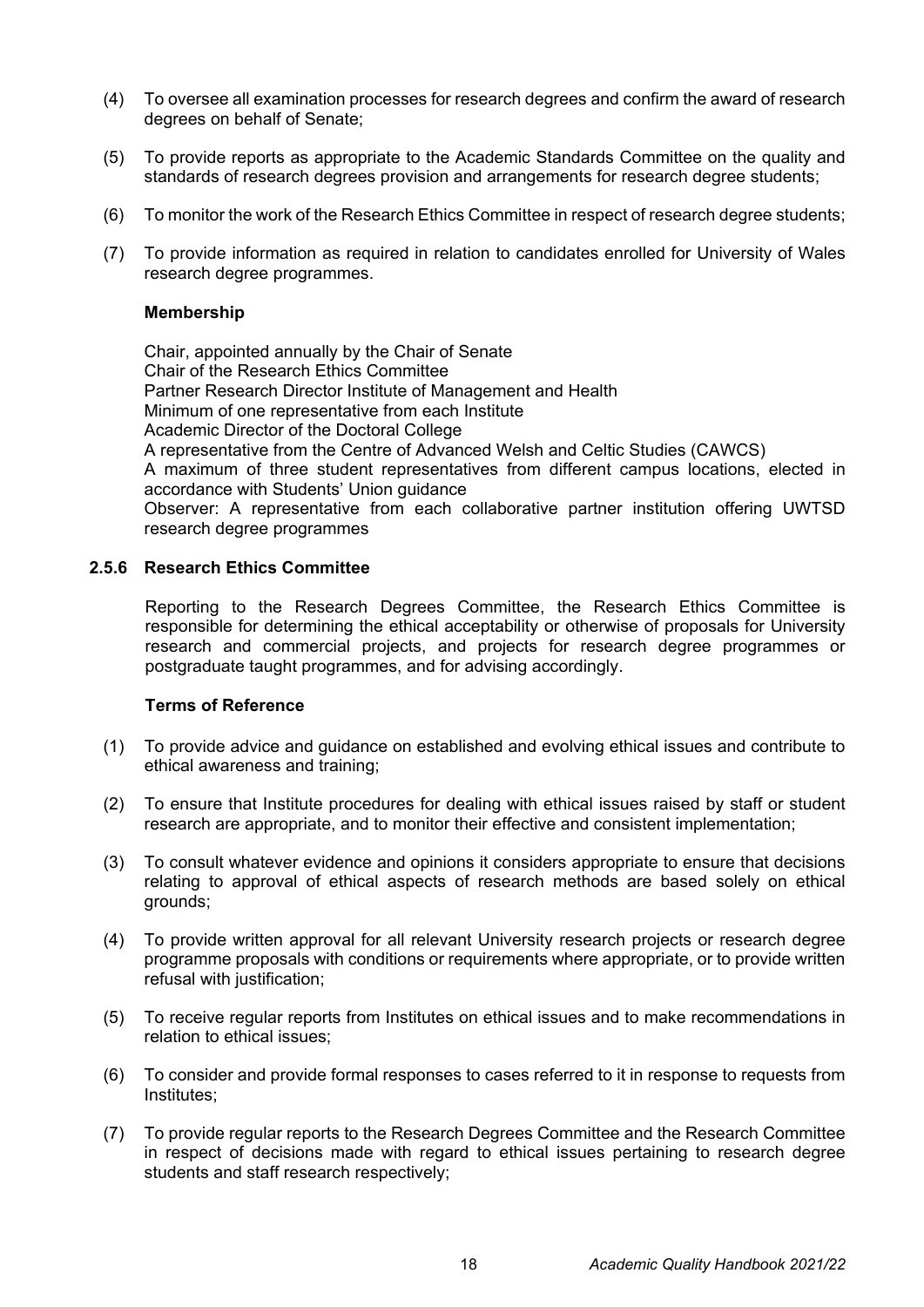(8) To report annually in summary format to the Academic Standards Committee, Research Degrees Committee and Research Committee on actions taken and decisions made during the preceding year. The report will also outline any changes to the approval framework and lessons learned, and how these have informed the enhancement of systems and frameworks moving forward.

#### **Membership**

Chair to be approved by the Research Degrees Committee (normally on a three-year rolling basis)

A minimum of three representatives from each Institute A representative from INSPIRE

#### **2.5.7 Safeguarding Forum**

The University's Safeguarding Forum is responsible for oversight of safeguarding procedures and for the development and monitoring of the University's Safeguarding Policy (see Appendix SQ1). The Safeguarding Forum reports to the Student Experience Committee.

#### **Terms of Reference**

- (1) To oversee safeguarding procedures across the University;
- (2) To develop and monitor the University's Safeguarding Policy, including compliance with the Prevent Duty;
- (3) To review reports on safeguarding incidents to facilitate the shared development of best practice;
- (4) To oversee the provision of advice, information and training to the University community in matters relating to safeguarding;
- (5) To collaborate effectively with relevant partnerships and agencies in order to raise awareness and understanding of safeguarding matters;
- (6) To receive reports on relevant operational and administrative arrangements including the administration of Disclosure and Barring Service (DBS) procedures.

#### **Membership**

Chair, appointed annually by the Chair of Senate Associate Pro Vice-Chancellor (Academic Experience) Lead Designated Officer for safeguarding (LDO) Operational Officer for safeguarding (OO) Safeguarding Officers: Human Resources; Information and Technology Services; Operations; Institutes Director of Student Services Principal Officer, Student Services Students' Union Chief Executive Officer Observer: a Students' Union staff member, nominated by the Students' Union Chief Executive Officer

#### **2.5.8 Student Staff Committees**

Reporting to Institute Board(s), Student Staff Committees (SSC) are responsible for overseeing matters relating to the student learning experience on their programme of study.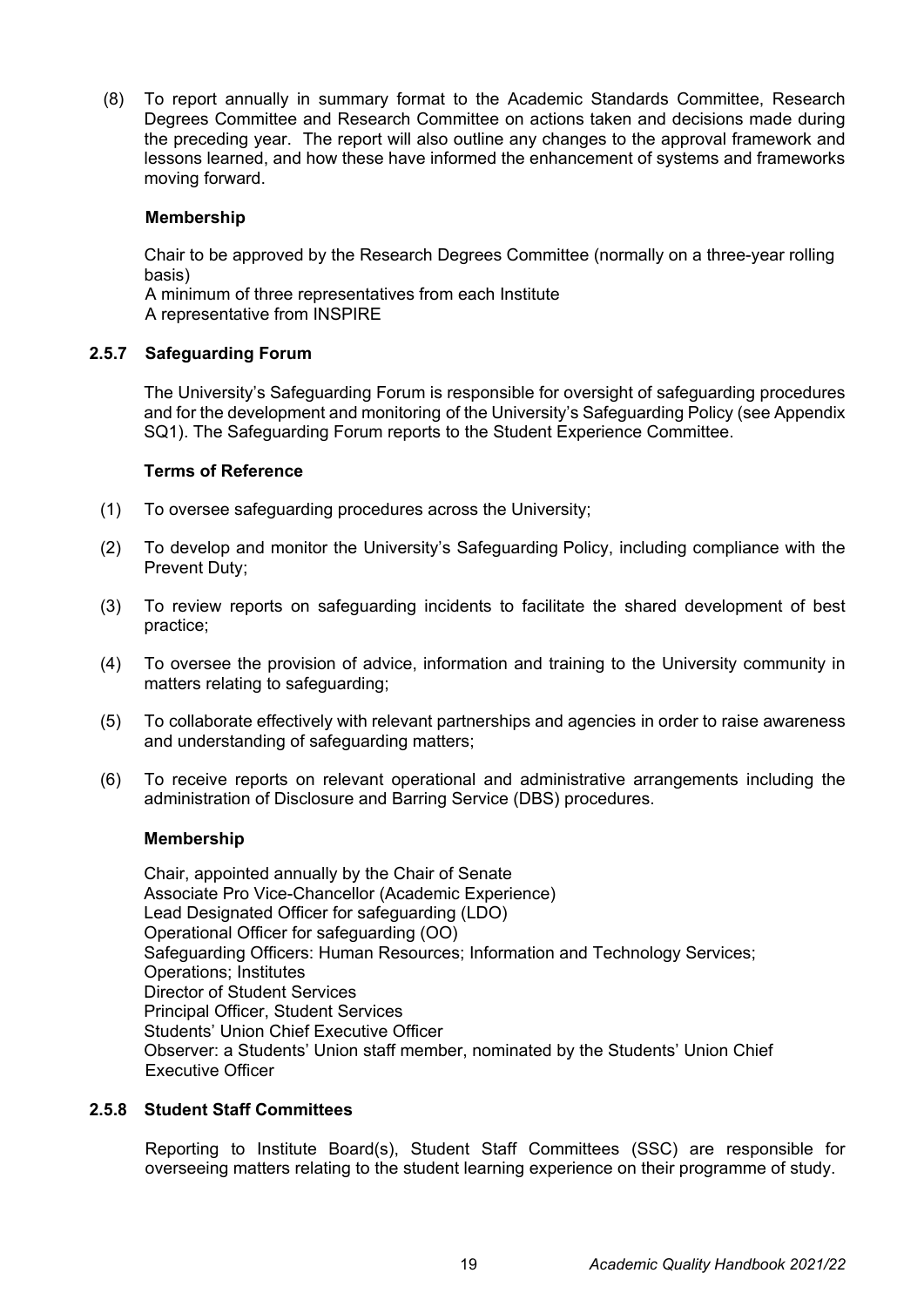#### **Terms of Reference**

- (1) To monitor, review and action matters arising from student feedback (e.g. module questionnaires; student surveys; action plans);
- (2) To monitor, review and action matters arising from the annual review process;
- (3) To consider matters linked to resources that affect learning and teaching within the programme cluster(s) that form part of the SSC;
- (4) To consider ideas and issues raised by academic representatives;
- (5) To work in partnership to find solutions for matters raised by academic representatives;
- (6) To communicate to the relevant student cohort(s) how feedback has been considered and acted upon;
- (7) To consider and communicate to the relevant student cohort(s) significant university news, information and events that affect learning and teaching within the programme cluster(s) that form part of the SSC;
- (8) To commend good practice identified by academic representatives to the relevant Institute board(s);
- (9) To consider any other relevant academic matters linked to the programme cluster(s).

#### **Membership**

**Chair** Academic Director (or nominee) Programme Managers Student representatives of the programme cluster(s) **Secretary** 

Other academic or professional services staff may be invited as required by relevant agenda items. A Students' Union representative may also be invited on request.

#### **2.5.9 Welsh Language Committee**

Reporting to the Student Experience Committee, the Welsh Language Committee (WLC) is responsible for overseeing all matters relating to Welsh-medium and bilingual provision and the experience of students studying through the Welsh language.

- (1) To develop the University's Welsh-medium and Bilingual Education Strategy for approval by Senate, and to monitor progress against the relevant objectives;
- (2) To establish effective methods for advertising and marketing the University's Welsh provision;
- (3) To consider and respond on behalf of the University to:
	- local, regional and national developments in the field of Welsh-medium and bilingual teaching within the higher education sector;
	- documents/policies from the Welsh Government or other bodies/agencies involved in Welsh-medium teaching within the higher education sector;
- (4) To monitor the implementation of the University's Welsh Language Standards and to oversee the Annual Monitoring Report for the Welsh Language Commissioner;
- (5) To receive regular reports from: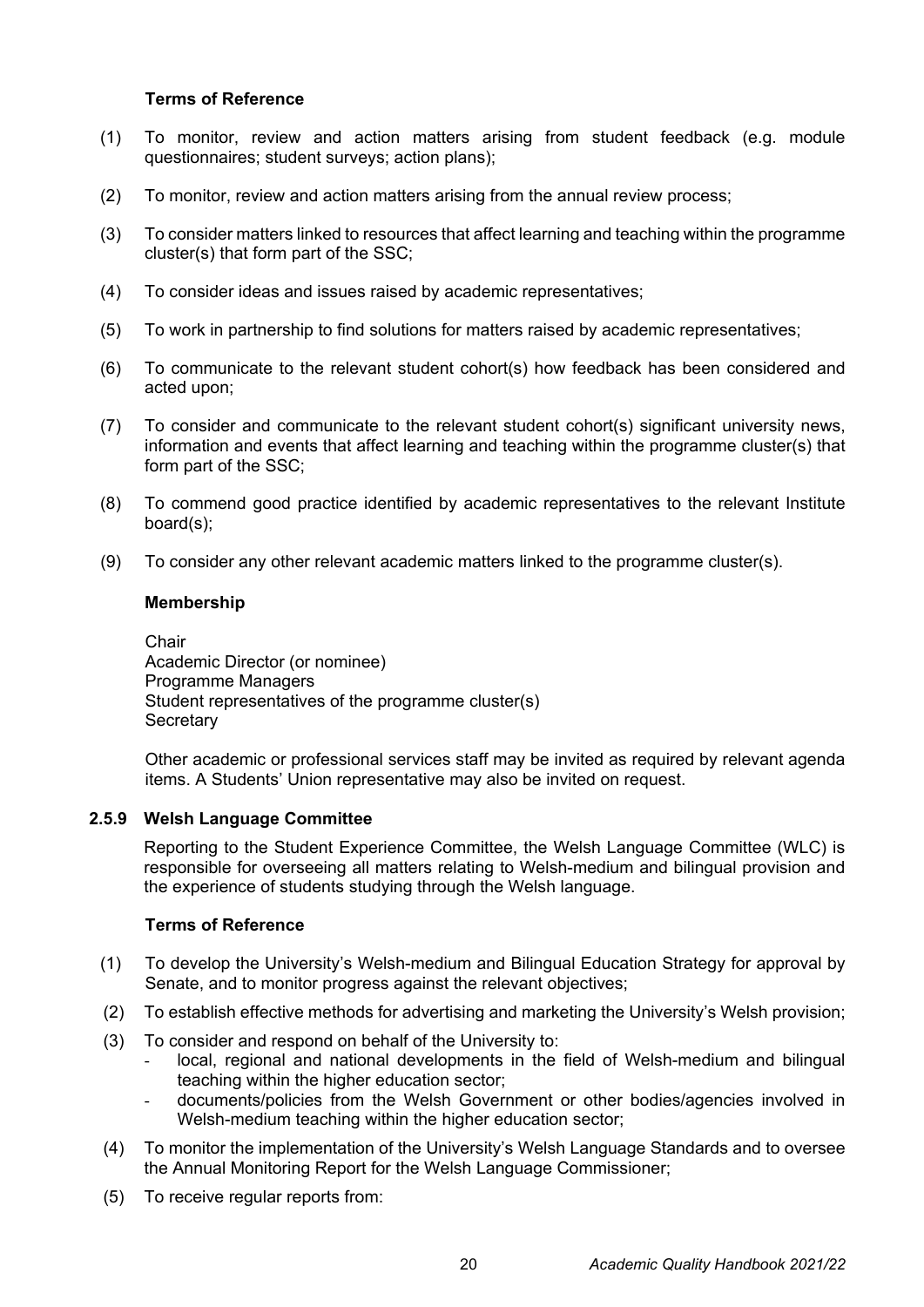- the Chair and Officer of the Trinity Saint David Branch of Y Coleg Cymraeg Cenedlaethol;
- a representative from Y Coleg Cymraeg Cenedlaethol.

Chair, appointed annually by the Chair of Senate Provost (Carmarthen and Lampeter) One representative from each Institute based in Wales Director of the Welsh Language Services Centre Director of Canolfan Peniarth Director of Canolfan Yr Egin Chair of the Trinity Saint David Branch of Y Coleg Cymraeg Cenedlaethol Officer of the Trinity Saint David Branch of Y Coleg Cymraeg Cenedlaethol Two representatives from the professional services One representative from the Marketing Unit One representative from the Translation Unit Three Students' Union Welsh Language Part-time Officers, elected via Students' Union procedures, at least one of whom will normally attend each meeting One representative from the constituent colleges Observer: Chief Executive of Y Coleg Cymraeg Cenedlaethol Observer: a Students' Union staff member, nominated by the Students' Union Chief Executive **Officer**